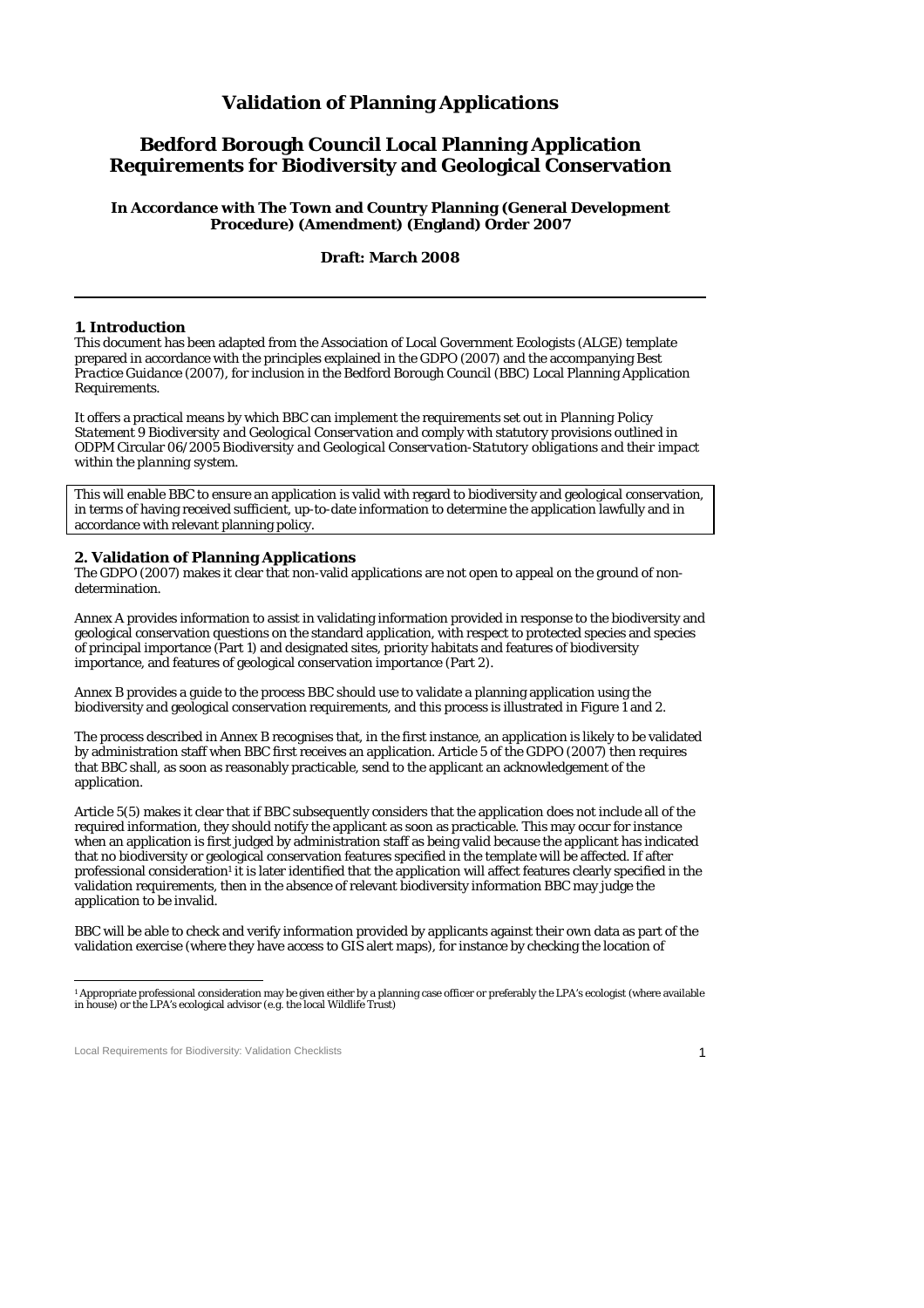proposed development to establish whether it is near2 any types of designated sites specified in their local requirements checklist. The Bedfordshire and Luton Biodiversity Recording and Monitoring Centre may also be able to provide invaluable information for this purpose.

### **Annex A Bedford Borough Council Local Planning Application Requirements for Biodiversity and Geological Conservation**

### **Part 1: Local Requirements for Protected Species, UK Priority Species and Species Listed in the Bedfordshire and Luton Biodiversity Action Plan**

Bedford Borough Council (BBC) has a duty to consider the conservation of biodiversity when determining a planning application; this includes having regard to the safeguarding of species protected under the Wildlife and Countryside Act 1981, the Conservation (Natural Habitats etc) Regulations 1994 or the Badgers Act 1992. Where a proposed development is likely to affect protected species, the applicant must submit a *Protected Species Survey and Assessment***.**

If the application involves any of the development proposals shown in **Table 1** (Column 1), a protected species survey and assessment must be submitted with the application. Exceptions to when a survey and assessment may not be required are also explained in this table. The **Survey** should be undertaken and prepared by competent persons with suitable qualifications and experience and must be carried out at an appropriate time and month of year, in suitable weather conditions and using nationally recognised survey guidelines/methods where available\*. The survey may be informed by the results of a search for ecological data from a local environmental records centre. The survey must be to an appropriate level of scope and detail and must:

Record which species are present and identify their numbers (may be approximate); Map their distribution and use of the area, site, structure or feature (*e.g.* for feeding, shelter, breeding).

The **Assessment** must identify and describe potential development impacts likely to harm the protected species and/or their habitats identified by the survey (these should include both direct and indirect effects both during construction and afterwards). Where harm is likely, evidence must be submitted to show:

- How alternatives designs or locations have been considered;
- How adverse effects will be avoided wherever possible;
- How unavoidable impacts will be mitigated or reduced;<br>■ How impacts that cannot be avoided or mitigated will b
- How impacts that cannot be avoided or mitigated will be compensated.

In addition, proposals are to be encouraged that will enhance, restore or add to features or habitats used by protected species. The Assessment should also give an indication of how species numbers are likely to change, if at all, after development *e.g.* whether there will be a net loss or gain.

The information provided in response to the above requirements are consistent with those required for an application to Natural England for a European Protected Species Licence. A protected species survey and assessment may form part of a wider Ecological Assessment and/or part of an Environmental Impact Assessment.

Local Requirements for Biodiversity: Validation Checklists 2008 2012 2013

<sup>\*</sup> Further information on appropriate survey methods can be found in *Guidance on Survey Methodology* published by the Institute of Ecology and Environmental Management; available at: http://www.ieem.org.uk/Guidelines%20for%20Survey%20Methodology.htm

 $\overline{a}$ 2 BBC may wish to define the term 'near' in their local context. For instance, what may be judged as 'near' in a highly built up and fragmented environment may be very different to that of a rural area where the degree of natural connectivity is greater. Near may also depend on the mobility of the plant or animal involved.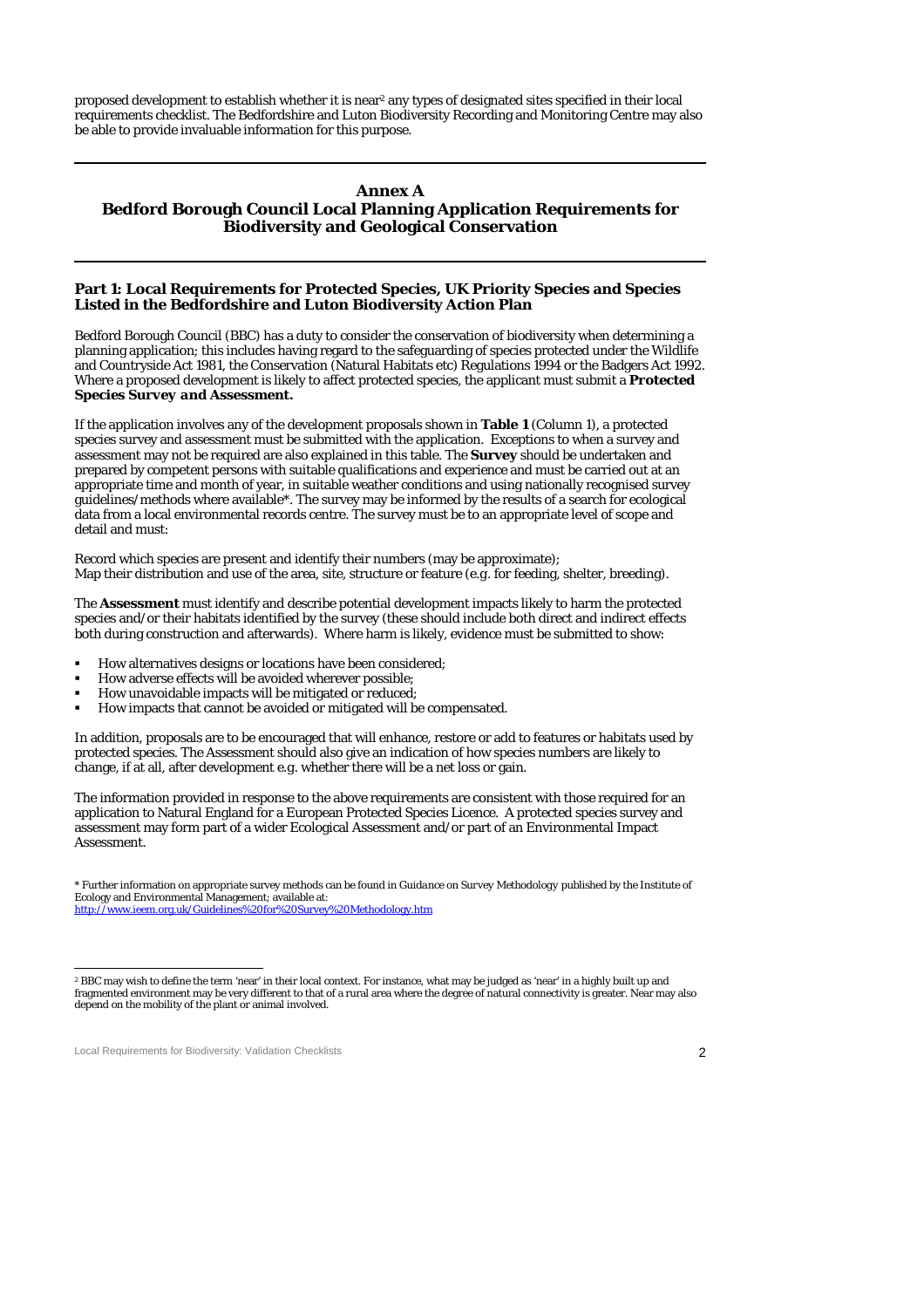## **Table 1: Local Requirement for Protected Species, UK BAP Species of Principal Importance (Priority Species):**   *Criteria and Indicative Thresholds (Trigger List) for when a Survey and Assessment is Required*

| Column <sub>1</sub>                                                                                                                                                                                                   |            |           |                   |                      |        |          |            |        |          |            |                                 |                     |                      |
|-----------------------------------------------------------------------------------------------------------------------------------------------------------------------------------------------------------------------|------------|-----------|-------------------|----------------------|--------|----------|------------|--------|----------|------------|---------------------------------|---------------------|----------------------|
| <b>Proposals for Development That Will</b><br><b>Trigger a Protected Species Survey</b>                                                                                                                               | Bats       | Barn Owls | Breeding<br>Birds | Gt. Crested<br>Newts | Otters | Dormouse | Water Vole | Badger | Reptiles | Amphibians | Schedule 8<br>Plants &<br>Fungi | Arable<br>plants*** | Other BAP<br>species |
| Proposed development which includes the modification conversion,<br>demolition or removal of buildings and structures (especially roof voids)<br>involving the following:                                             |            |           |                   |                      |        |          |            |        |          |            |                                 |                     |                      |
| all agricultural buildings ( $e.g.$ farmhouses and barns) particularly of traditional brick<br>or stone construction and/or with exposed wooden beams greater than 20cm thick;                                        |            |           |                   |                      |        |          |            |        |          |            |                                 |                     |                      |
| all buildings with weather boarding and/or hanging tiles that are within 200m of<br>$\blacksquare$<br>woodland and/or water;                                                                                          |            |           |                   |                      |        |          |            |        |          |            |                                 |                     |                      |
| pre-1960 detached buildings and structures within 200m of woodland and/or water;                                                                                                                                      |            |           |                   |                      |        |          |            |        |          |            |                                 |                     |                      |
| pre-1914 buildings within 400m of woodland and/or water;                                                                                                                                                              |            |           |                   |                      |        |          |            |        |          |            |                                 |                     |                      |
| pre-1914 buildings with gable ends or slate roofs, regardless of location;                                                                                                                                            |            |           |                   |                      |        |          |            |        |          |            |                                 |                     |                      |
| all tunnels, mines, kilns, ice-houses, adits, military fortifications, air raid shelters,<br>cellars and similar underground ducts and structures;                                                                    |            |           |                   |                      |        |          |            |        |          |            |                                 |                     |                      |
| all bridge structures (especially over water and wet ground).<br>л.                                                                                                                                                   |            |           |                   |                      |        |          | $\bullet$  |        |          |            |                                 |                     |                      |
| Proposals involving lighting of churches and listed buildings or flood lighting of green<br>space within 50m of woodland, water, field hedgerows or lines of trees with obvious<br>connectivity to woodland or water. |            |           |                   |                      |        |          |            |        |          |            |                                 |                     |                      |
| Proposals affecting woodland, or field hedgerows and/or lines of trees with obvious<br>connectivity to woodland or water bodies.                                                                                      | $\epsilon$ |           | ٠                 |                      |        |          |            |        |          |            |                                 |                     |                      |
| Proposed tree work (felling or lopping) and/or development affecting:                                                                                                                                                 |            |           |                   |                      |        |          |            |        |          |            |                                 |                     |                      |
| old and veteran trees that are older than 100 years;<br>trees with obvious holes, cracks or cavities,<br>trees with a girth greater than 1m at chest height;<br>$\blacksquare$                                        |            |           |                   |                      |        |          |            |        |          |            |                                 |                     |                      |

**i ?**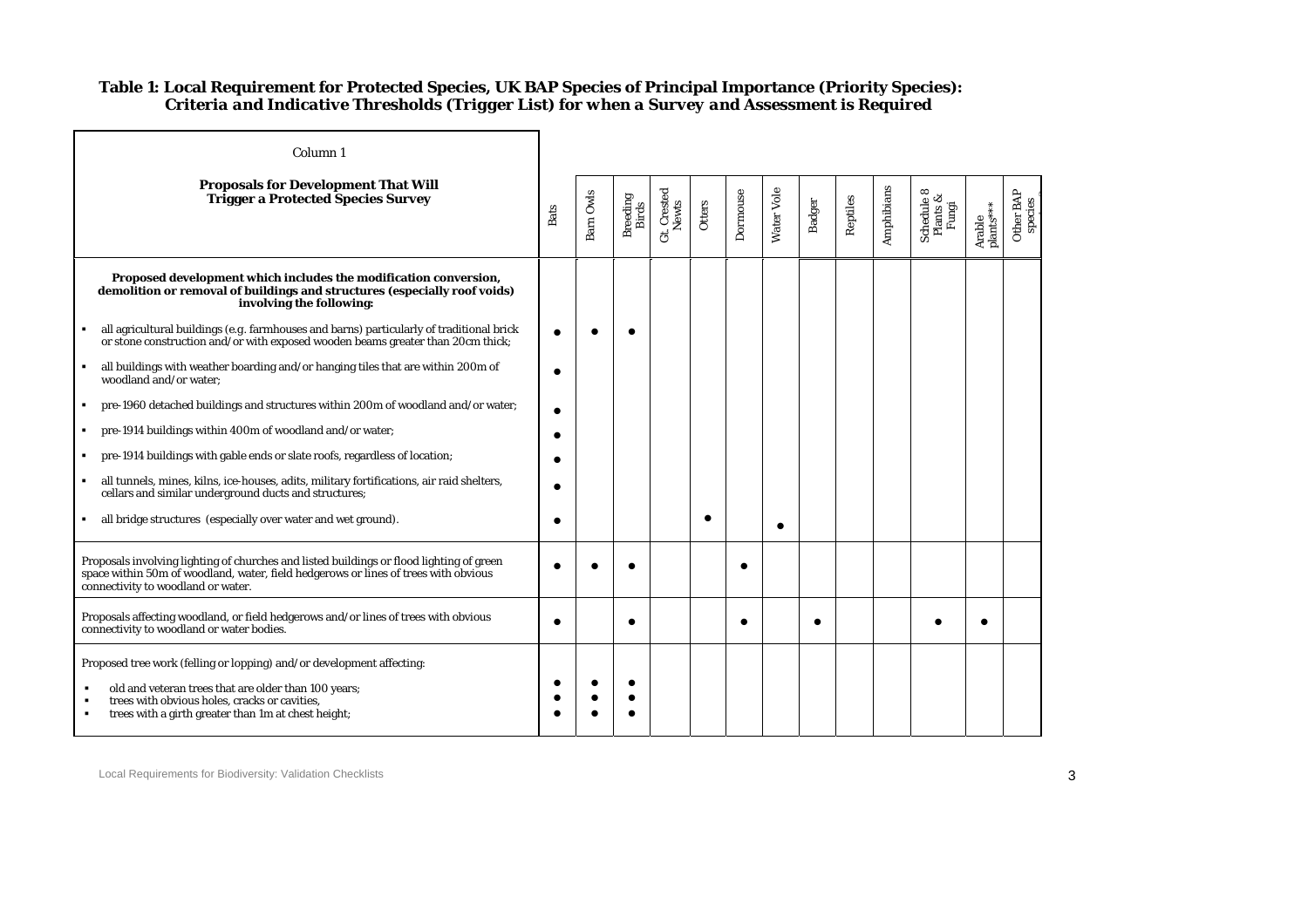| Proposals affecting gravel pits or quarries and natural cliff faces, crevices or caves.                                                                                                                                                                                                                                                   |  | c |  |   |  |  |  |
|-------------------------------------------------------------------------------------------------------------------------------------------------------------------------------------------------------------------------------------------------------------------------------------------------------------------------------------------|--|---|--|---|--|--|--|
| Major or Large proposals within 500 <sup>*</sup> m of a pond/moat or Minor and Householder<br>proposals within $100*$ m of pond/moat.<br>(Note: A Large proposal is one that is more than 10 dwellings or more than 0.5 hectares or<br>for non-residential development is more than 1000m <sup>2</sup> floor area or more than 1 hectare) |  |   |  |   |  |  |  |
| Proposals affecting or within 200 <sup>*</sup> m of rivers, streams, lakes, or other aquatic habitats<br>such as reedbed, grazing marsh and fen.                                                                                                                                                                                          |  |   |  | c |  |  |  |
| Proposals affecting 'derelict' land (brownfield sites), allotments and railway land.                                                                                                                                                                                                                                                      |  |   |  |   |  |  |  |
| Proposals affecting farmland or field margins.                                                                                                                                                                                                                                                                                            |  |   |  |   |  |  |  |
|                                                                                                                                                                                                                                                                                                                                           |  |   |  |   |  |  |  |
| Proposed development affecting any buildings, structures, feature or locations where<br>protected species or species of Principal Importance (BAP) are known to be present **.                                                                                                                                                            |  |   |  |   |  |  |  |

## *Exceptions for When a Full Species Survey and Assessment may not be Required*

- a. Following consultation by the applicant at the pre-application stage, BBC has stated in writing that no protected species surveys and assessments are required.
- b. If it is clear that no protected species are present, despite the guidance in the above table indicating that they are likely, the applicant should provide evidence with the planning application to demonstrate that such species are absent (*e.g.* this might be in the form of a brief report from a suitably qualified and experienced person, or a relevant local nature conservation organisation).
- c. If it is clear that the development proposal will not affect any protected species present, then only limited information needs to be submitted. This information should, however, (i) demonstrate that there will be no significant effect on any protected species present and (ii) include a statement acknowledging that the applicant is aware that it is a criminal offence to disturb or harm protected species should they subsequently be found or disturbed.

In some situations, it may be appropriate for an applicant to provide a protected species survey and report for only one or a few of the species shown in the Table above *e.g.* those that are likely to be affected by a particular activity. Applicants should make clear which species are included in the report and which are not because exceptions apply.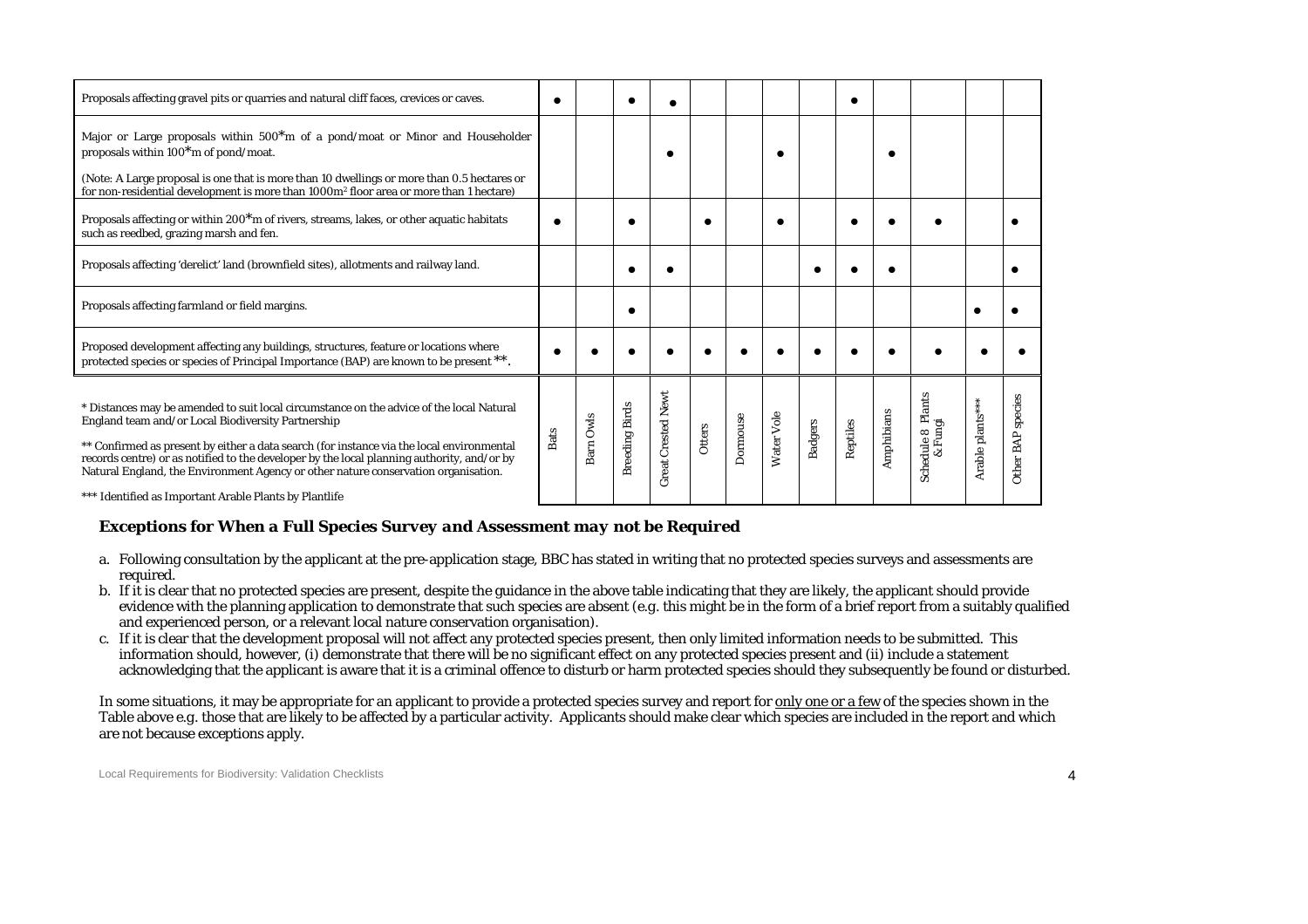### **Part 2: Local Requirements for Designated Sites, Priority (BAP) Habitats, Habitats Listed in the Bedfordshire and Luton Biodiversity Action Plan and Geological Conservation**

Bedford Borough Council (BBC) has a duty to consider the conservation of biodiversity when determining a planning application; this includes having regard to the safeguarding of designated sites and priority habitats. Where a proposed development is likely to affect such a site, habitat or geological feature, the applicant must submit an *Ecological/Geological Survey and Assessment***.**

If the application is likely to affect any of the designated sites, priority habitats or biodiversity features listed in **Table 2** or geological features listed in **Table 3**, a survey and assessment for the relevant feature must be submitted with the application. Exceptions to when a survey and assessment may not be required are also explained in these tables. The **Survey** should be undertaken and prepared by competent persons with suitable qualifications and experience and must be carried out at an appropriate time and month of year, in suitable weather conditions and using nationally recognised survey guidelines/methods where available\*. The survey may be informed by the results of a search for ecological or geological data from a local environmental records centre. The survey must be to an appropriate level of scope and detail and must:

- Record which habitats and features are present on and where appropriate around the site;
- Identify the extent/area/length present;
- Map their distribution on site and/or in the surrounding area shown on an appropriate scale plan.

The **Assessment** should identify and describe potential development impacts likely to harm designated sites, priority habitats, other listed biodiversity features or geological features (these should include both direct and indirect effects both during construction and afterwards). Where harm is likely, evidence must be submitted to show:

- How alternatives designs or locations have been considered;
- How adverse effects will be avoided wherever possible;
- How unavoidable impacts will be mitigated or reduced;
- How impacts that cannot be avoided or mitigated will be compensated.

**In addition, proposals are to be encouraged that will enhance, restore or add to designated sites priority habitats, other biodiversity features or geological features. The Assessment should give an indication of likely change in the area (hectares) of priority habitat on the site after development** *e.g.* **whether there will be a net loss or gain. An ecological/geological survey and assessment may form part of a wider Environmental Impact Assessment.** 

Local Requirements for Biodiversity: Validation Checklists **5** and the state of the state of the state of the state of the state of the state of the state of the state of the state of the state of the state of the state of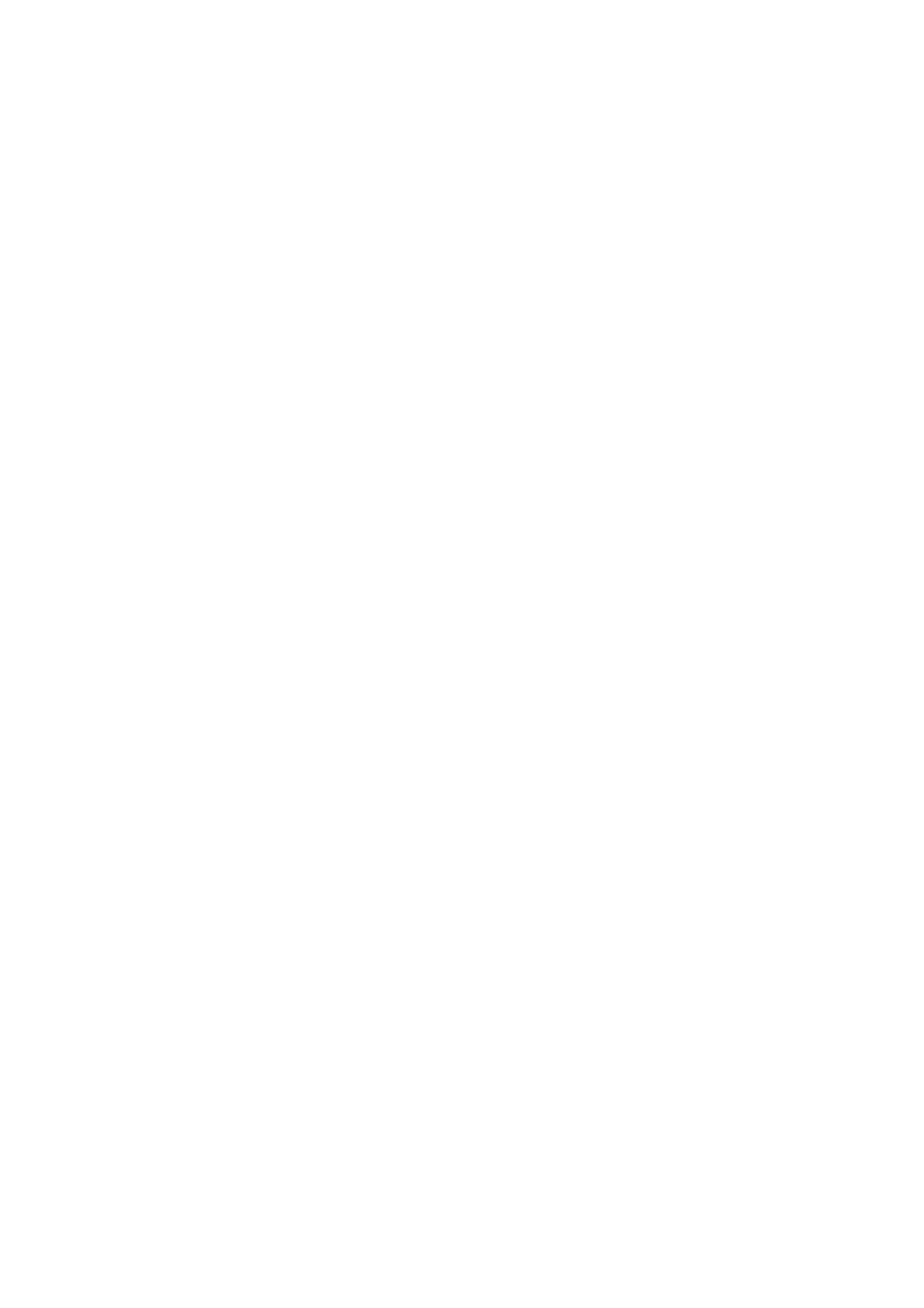### **Table 2: Local Requirements for Designated Sites and Priority Habitats and Habitats Listed in the Bedfordshire and Luton Biodiversity Action Plan:**  *Criteria (Trigger List) for When a Survey and Assessment are Required*

| <b>1. DESIGNATED SITES</b> (as shown on the Council's Development Plan Proposals Map) |                                                                                                                |  |  |  |  |  |  |  |
|---------------------------------------------------------------------------------------|----------------------------------------------------------------------------------------------------------------|--|--|--|--|--|--|--|
| <b>Internationally designated sites</b>                                               | <b>Special Protection Area (SPA)</b><br>Special Area of Conservation (SAC)<br><b>Ramsar Site</b>               |  |  |  |  |  |  |  |
| <b>Nationally designated sites</b>                                                    | Site of Special Scientific Interest (SSSI)<br>National Nature Reserve (NNR)                                    |  |  |  |  |  |  |  |
| <b>Regionally and locally designated sites</b>                                        | County Wildlife Sites (CWS)<br>Local Nature Reserve (LNR)                                                      |  |  |  |  |  |  |  |
|                                                                                       | 2. PRIORITY HABITATS (Habitats of Principal Importance for Biodiversity under S.41 of the NERC Act 2006) (BAP) |  |  |  |  |  |  |  |
| Arable field margins<br>• Coastal and floodplain grazing marsh                        |                                                                                                                |  |  |  |  |  |  |  |
| • Hedgerows                                                                           |                                                                                                                |  |  |  |  |  |  |  |
| • Lowland calcareous grassland                                                        |                                                                                                                |  |  |  |  |  |  |  |
| • Lowland dry acid grassland                                                          |                                                                                                                |  |  |  |  |  |  |  |
| • Lowland fens                                                                        |                                                                                                                |  |  |  |  |  |  |  |
| • Lowland heathland                                                                   |                                                                                                                |  |  |  |  |  |  |  |
| • Lowland meadows                                                                     |                                                                                                                |  |  |  |  |  |  |  |
| • Lowland mixed deciduous woodland (both ancient and secondary)                       |                                                                                                                |  |  |  |  |  |  |  |
| • Open mosaic habitats on previously developed land                                   |                                                                                                                |  |  |  |  |  |  |  |
| • Ponds                                                                               |                                                                                                                |  |  |  |  |  |  |  |
| • Purple moor-grass and rush pastures                                                 |                                                                                                                |  |  |  |  |  |  |  |
| • Reedbeds                                                                            |                                                                                                                |  |  |  |  |  |  |  |
| • Rivers                                                                              |                                                                                                                |  |  |  |  |  |  |  |
| • Traditional orchards                                                                |                                                                                                                |  |  |  |  |  |  |  |
| ■ Wet woodland                                                                        |                                                                                                                |  |  |  |  |  |  |  |
| • Wood-pasture and parkland                                                           |                                                                                                                |  |  |  |  |  |  |  |
|                                                                                       |                                                                                                                |  |  |  |  |  |  |  |
| <b>3. LOCAL CHARACTER BAP HABITATS</b>                                                |                                                                                                                |  |  |  |  |  |  |  |
|                                                                                       | (as identified by the Local Biodiversity Partnership - see paragraph 84 ODPM Circular 06/2005))                |  |  |  |  |  |  |  |
|                                                                                       | • Urban / Built Environment (e.g. parks, gardens, allotments, road verges and railway embankments)             |  |  |  |  |  |  |  |

### *Exceptions When a Full Survey and Assessment May Not Be Required*

*International and National Sites:* A survey and assessment will not be required where the applicant is able to provide copies of pre-<br>application correspondence with Natural England, where the latter confirms in writing t

*Regional and Local Sites and Priority Habitats:* A survey and assessment will not be required where the applicant is able to provide copies of pre-application correspondence with the Local Planning Authority's ecologist (

Local Requirements for Biodiversity: Validation Checklists 7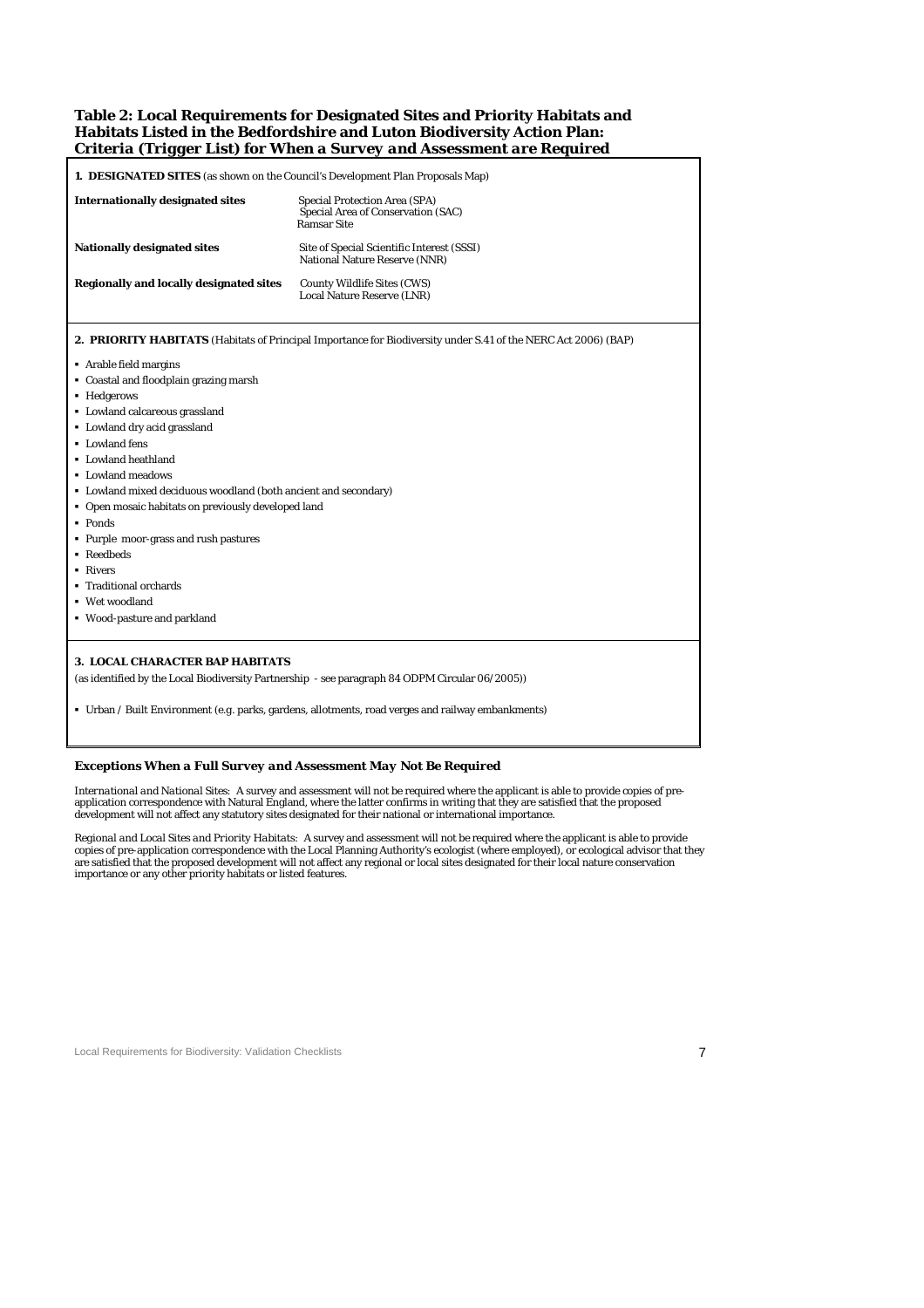## **Table 3: Local Requirements For Designated Geodiversity Sites And Features**  *Criteria (Trigger List) for when a Survey and Assessment are Required*

|                             |                                                                                                                                                                                                                                                                       | 1. DESIGNATED SITES (as shown on the Council's Development Plan Proposals Map)             |
|-----------------------------|-----------------------------------------------------------------------------------------------------------------------------------------------------------------------------------------------------------------------------------------------------------------------|--------------------------------------------------------------------------------------------|
|                             | <b>Nationally designated sites</b>                                                                                                                                                                                                                                    | Site of Special Scientific Interest (SSSI)<br>National Nature Reserves (NNRs)              |
|                             | Regionally and locally designated sites                                                                                                                                                                                                                               | <b>Regionally Important Geological Sites (RIGS)</b><br><b>Local Nature Reserves (LNRs)</b> |
|                             | 2. OTHER GEOLOGICAL CONSERVATION FEATURES<br>(Based on the Earth Science Conservation Classification)                                                                                                                                                                 |                                                                                            |
| Exposure or Extensive Sites | Active quarries and pits<br>• Disused quarries and pits<br>• Coastal cliffs and foreshore<br>• River and stream sections<br>• Inland outcrops<br><b>Exposure underground mines and tunnels</b><br><b>Extensive buried interest</b><br>• Road, rail and canal cuttings |                                                                                            |
| Integrity Site              | • Static (fossil) geomorphological<br>• Active process geomorphological<br>- Caves<br>• Karst                                                                                                                                                                         |                                                                                            |
| <b>Finite Site</b>          | • Finite mineral, fossil or other geological<br>• Mine dumps<br>· Finite underground mines and tunnels<br>• Finite buried interest                                                                                                                                    |                                                                                            |

#### *Exceptions When a Full Survey and Assessment May Not Be Required*

*International and National Sites:* A survey and report will not be required where the applicant is able to provide copies of pre-<br>application correspondence with Natural England, where the latter confirms in writing that

*Regional and Local Sites:* A survey and report will not be required where the applicant is able to provide copies of pre-application<br>correspondence with appropriate local geological experts (such as local RIGS Group or sp

### Local Requirements for Biodiversity: Validation Checklists **8 8**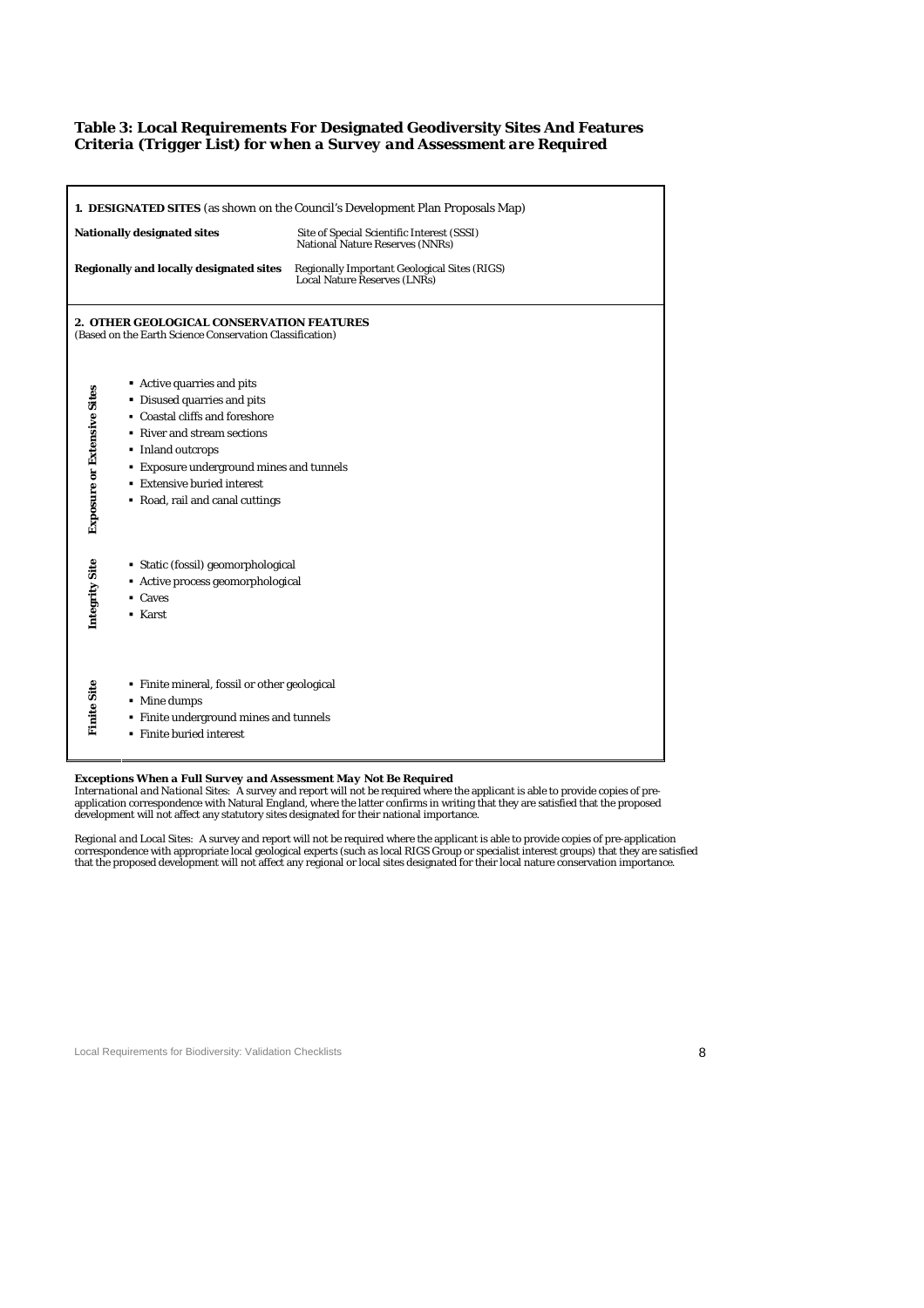#### **Figure 2: Ecological Survey Seasons Key: Optimal Survey Time Extending into Deleted: <sp>**

|                                     |                        | Jan | Feb | Mar | <b>Apr</b> | May | June | <b>July</b> | Aug | <b>Sept</b> | $Oct$ | Nov | Dec | Deleted: <sp><sp></sp></sp> |  |
|-------------------------------------|------------------------|-----|-----|-----|------------|-----|------|-------------|-----|-------------|-------|-----|-----|-----------------------------|--|
| <b>Badgers</b>                      |                        |     |     |     |            |     |      |             |     |             |       |     |     |                             |  |
| <b>Bats</b><br>(Hibernation Roosts) |                        |     |     |     |            |     |      |             |     |             |       |     |     |                             |  |
| <b>Bats</b><br>(Summer Roosts)      |                        |     |     |     |            |     |      |             |     |             |       |     |     |                             |  |
| <b>Bats</b><br>(Foraging/Commuting) |                        |     |     |     |            |     |      |             |     |             |       |     |     |                             |  |
| <b>Birds</b> (Breeding)             |                        |     |     |     |            |     |      |             |     |             |       |     |     |                             |  |
| <b>Birds (Over Wintering)</b>       |                        |     |     |     |            |     |      |             |     |             |       |     |     |                             |  |
| Dormice                             |                        |     |     |     |            |     |      |             |     |             |       |     |     |                             |  |
| <b>Great-crested Newts</b>          | Terrestrial<br>Aquatic |     |     |     |            |     |      |             |     |             |       |     |     |                             |  |
| Invertebrates                       |                        |     |     |     |            |     |      |             |     |             |       |     |     |                             |  |
| Natterjack Toads                    |                        |     |     |     |            |     |      |             |     |             |       |     |     |                             |  |
| Otters                              |                        |     |     |     |            |     |      |             |     |             |       |     |     |                             |  |
| ${\bf Reptiles}$                    |                        |     |     |     |            |     |      |             |     |             |       |     |     |                             |  |
| <b>Water Voles</b>                  |                        |     |     |     |            |     |      |             |     |             |       |     |     |                             |  |
| White-clawed Crayfish               |                        |     |     |     |            |     |      |             |     |             |       |     |     |                             |  |
| Habitats/Vegetation                 |                        |     |     |     |            |     |      |             |     |             |       |     |     |                             |  |

#### **Points to note regarding surveys are as follows:**

- For certain species and habitats surveys can be carried out at any time of year, but for other species, particular times of year are required to give the most reliable results, as indicated in Figure 2.
- Surveys conducted outside of optimal times (Figure 2) may be unreliable. For certain species (*e.g*. Great-crested Newt) surveys over the winter period are unlikely to yield any useful information. Similarly negative results gained outside the optimal period should not be interpreted as absence of a species and further survey work maybe required during the optimal survey season. This is<br>especially important where existing surveys and records show the species has been found previously
- Species surveys are also very weather dependent so it may be necessary to delay a survey or to carry out more than one survey if the weather is not suitable, *e.g*. heavy rain is not good for surveying for otters, as it washes away their spraint (droppings). Likewise bat surveys carried out in wet or cold weather may not yield accurate results.
- Absence of evidence of a species does not necessarily mean that the species is not there, nor that its habitat is not protected (*e.g.* a bat roost is protected whether any bats are present or not).
- Bedfordshire and Luton Biodiversity Recording and Monitoring Centre may have useful existing information and records.
- Competent ecologists should carry out any surveys. Where surveys involve disturbance, capture or handling of a protected species, then only a licensed person can undertake such surveys ( $e.g.$  issued by Natural England).

IEEM at: (http://www.ieem.org.uk/Publications.htm - Guidelines for Survey Methodology) Natural England: http://www.naturalengland.org.uk/publications/default.htm

Local Requirements for Biodiversity: Validation Checklists 90 and 200 and 200 and 200 and 200 and 200 and 200 and 200 and 200 and 200 and 200 and 200 and 200 and 200 and 200 and 200 and 200 and 200 and 200 and 200 and 200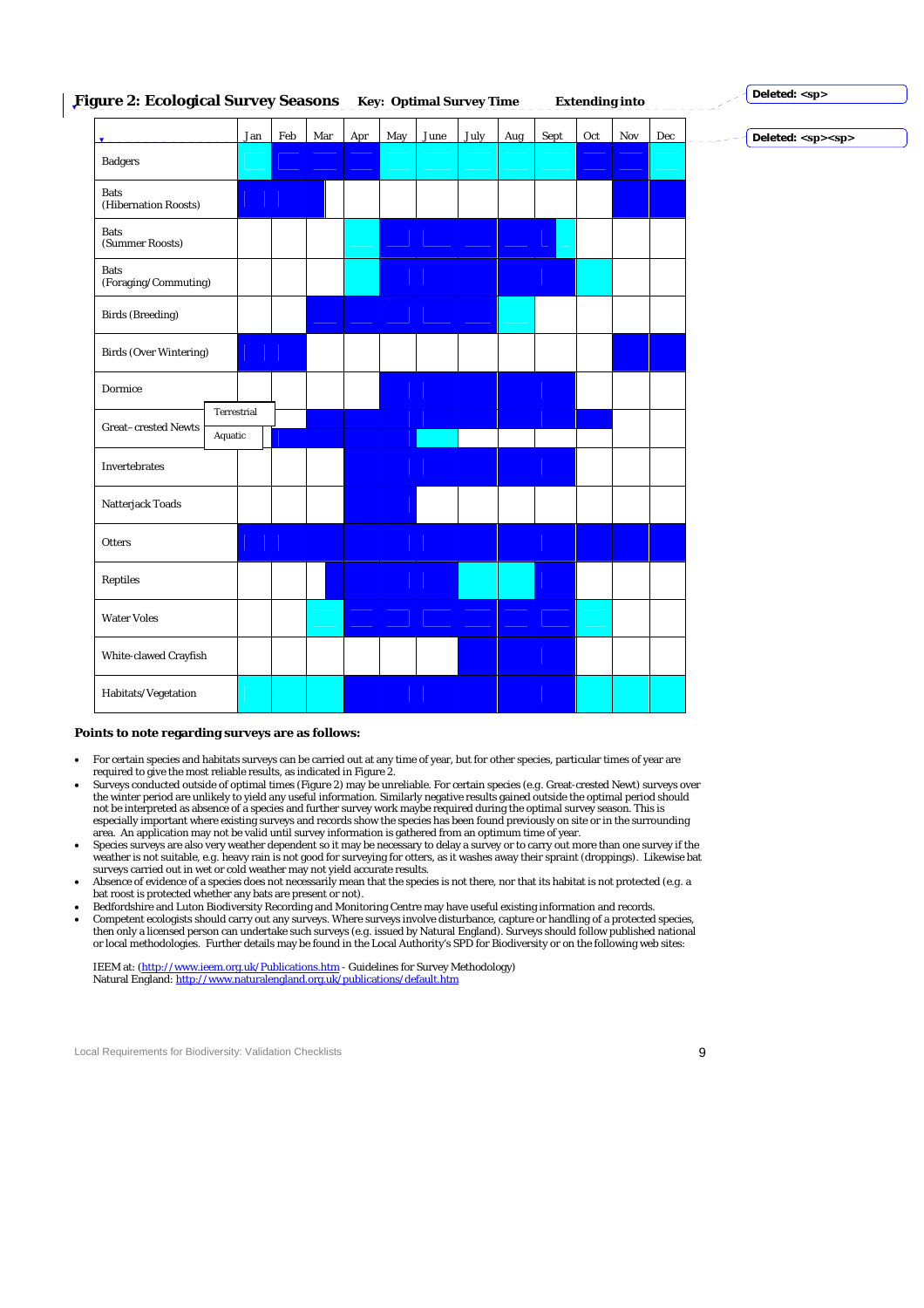# **Annex B Bedford Borough Council Validation Process for Biodiversity**

The table below outlines recommended procedures for Bedford Borough Council staff to ensure biodiversity and geological conservation issues are addressed adequately in the validation of planning applications

| <b>STEPS</b>                                                                                                                                                                                                                                                                                                                | <b>NOTES</b>                                                                                                                                                                                                                                                                                                                                                                                               |  |  |  |  |  |  |
|-----------------------------------------------------------------------------------------------------------------------------------------------------------------------------------------------------------------------------------------------------------------------------------------------------------------------------|------------------------------------------------------------------------------------------------------------------------------------------------------------------------------------------------------------------------------------------------------------------------------------------------------------------------------------------------------------------------------------------------------------|--|--|--|--|--|--|
| 1. Application is received                                                                                                                                                                                                                                                                                                  |                                                                                                                                                                                                                                                                                                                                                                                                            |  |  |  |  |  |  |
|                                                                                                                                                                                                                                                                                                                             |                                                                                                                                                                                                                                                                                                                                                                                                            |  |  |  |  |  |  |
| 2. Initial Checks (see note a)<br><b>Check 1:</b> Has the applicant answered 'yes' to<br>questions (a), (b) and (c) of the Biodiversity and<br>Geological Conservation question' on the standard<br>application form?                                                                                                       | <b>Note (a)</b> It is intended that the initial checks should be a<br>quick, coarse filter to 'strain out' the applications that<br>obviously lack the key information on biodiversity/geological<br>conservation required. Administrative staff are expected to<br>carry out these initial checks.                                                                                                        |  |  |  |  |  |  |
| <b><i>Check 2:</i></b> Has the applicant indicated with reference<br>to Tables 1, 2 and 3 in the Local Requirements what,<br>if any, Protected & BAP Species, Designated Sites,<br>Priority & BAP Habitats and Geological Features<br>could potentially be affected?<br><b>Check 3:</b> Is BBC satisfied with the responses | <b>Note (b)</b> Where the applicant has answered 'No' to all parts of<br>the biodiversity/geology question on the standard application<br>form, BBC should, wherever possible, seek to confirm the<br>validity of these responses by referring to its own<br>'environmental evidence base' (e.g. on BBC's GIS or via the<br>Bedfordshire and Luton Biodiversity Recording and<br><b>Monitoring Centre.</b> |  |  |  |  |  |  |
| provided by the applicant? (see note b)<br><b>Check 4:</b> Has the applicant submitted all necessary<br>surveys and assessments specified in the Local<br>Requirements (e.g. triggered by a 'yes' to any<br>question in Tables 1, 2 or 3)? (see note c)                                                                     | <b>Note (c)</b> Where an applicant meets any of the criteria in<br>Tables 1, 2 or 3, they must also provide relevant surveys and<br>assessments for the application to be valid.                                                                                                                                                                                                                           |  |  |  |  |  |  |
| <b>Check 5:</b> Has the applicant claimed that exceptions<br>apply – as explained in Tables 1, 2 or 3?<br><b>Check 6:</b> Is BBC satisfied that exceptions do apply?<br>(see note d)                                                                                                                                        | <b>Note (d)</b> It may be necessary to delay validation of an<br>application where an applicant claims that exceptions apply<br>(e.g. they do not need to submit a survey and assessment)<br>while further checks are carried out to confirm that features<br>specified in the requirements are not present or likely to be<br>affected.                                                                   |  |  |  |  |  |  |
|                                                                                                                                                                                                                                                                                                                             |                                                                                                                                                                                                                                                                                                                                                                                                            |  |  |  |  |  |  |
| 3. Initial Determination                                                                                                                                                                                                                                                                                                    | Note (e) In consultation with consultees, BBC should confirm<br>that the applicant's response to Tables 1, 2 and 3 are accurate.                                                                                                                                                                                                                                                                           |  |  |  |  |  |  |
| <b>Check 7:</b> Do surveys and assessments submitted<br>contain sufficient information to describe features<br>present, to assess potential impacts and to propose<br>adequate mitigation, compensation and                                                                                                                 | As part of the initial determination of the application, BBC<br>should also ensure that any surveys and assessments<br>submitted contain all of the details required. Their content<br>should be checked for accuracy and comprehensiveness.                                                                                                                                                               |  |  |  |  |  |  |
| enhancement? (see note e)                                                                                                                                                                                                                                                                                                   | These further checks should be undertaken by the planning<br>case officer responsible for the application supported by BBC's<br>ecologist/ecological advisor. It is unlikely that a planning case<br>officer will be able to complete these further checks without<br>consultation to professional ecological expertise e.g. BBC<br>ecologist or statutory consultee.                                      |  |  |  |  |  |  |
|                                                                                                                                                                                                                                                                                                                             |                                                                                                                                                                                                                                                                                                                                                                                                            |  |  |  |  |  |  |
| 4. Final Determination The application can be<br>determined taking account of information submitted<br>and any other data required to evaluate the potential<br>effects of the proposed development on biodiversity                                                                                                         | <b>Note (f)</b> BBC should determine the application against<br>national and local planning policies and following consultation<br>with relevant stakeholders, and with reference to its own<br>environmental evidence base.                                                                                                                                                                               |  |  |  |  |  |  |

Local Requirements for Biodiversity: Validation Checklists 10

and geological conservation (see note f).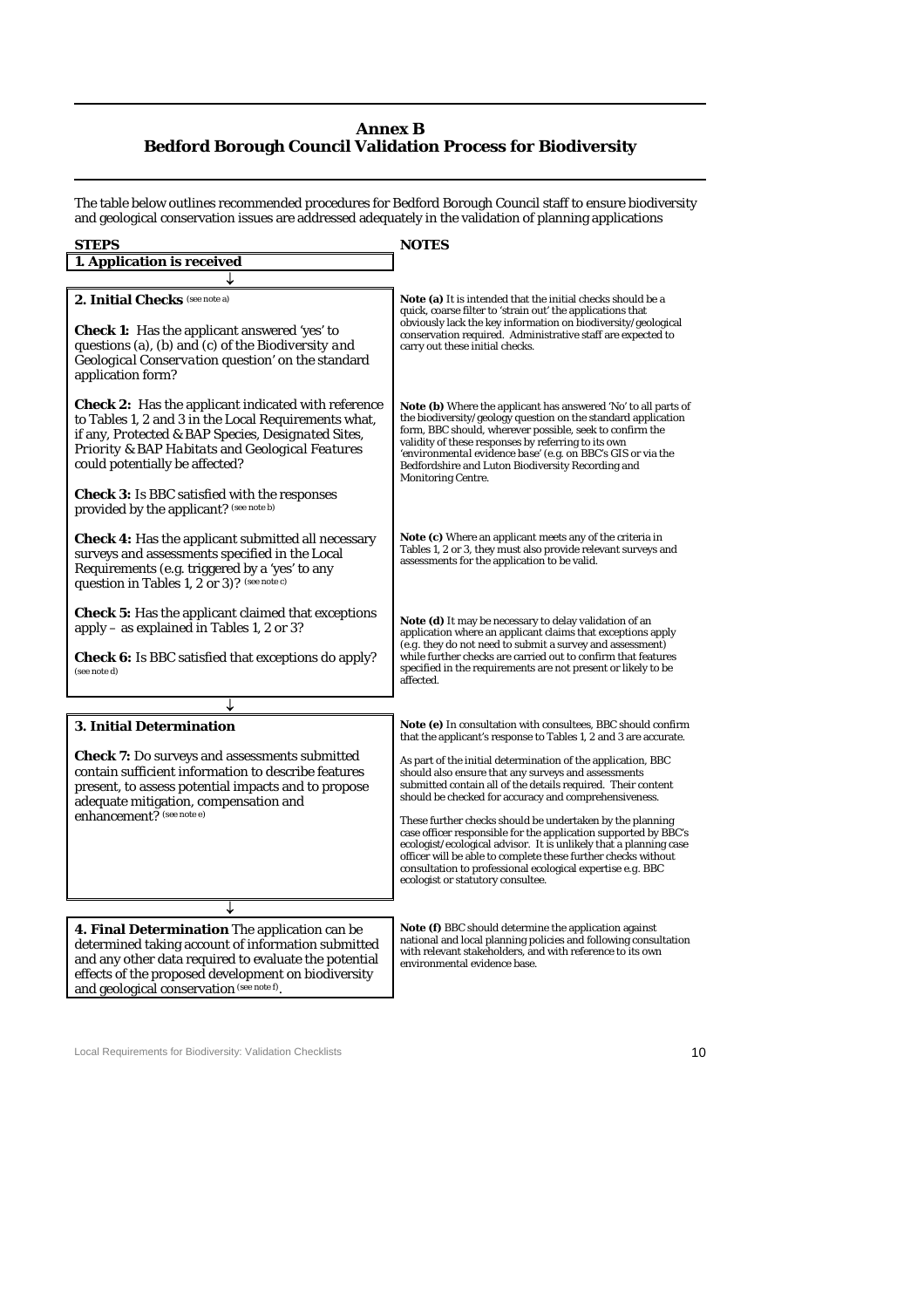### **Figure 3: Using the Biodiversity & Geological Requirements to Validate Application for Full and Outline Permission**



Local Requirements for Biodiversity: Validation Checklists 11 and 2008 11 and 2009 12 and 2009 12 and 2009 12 and 2009 12 and 2009 12 and 2009 12 and 2009 12 and 2009 12 and 2009 12 and 2009 12 and 2009 12 and 2009 12 and